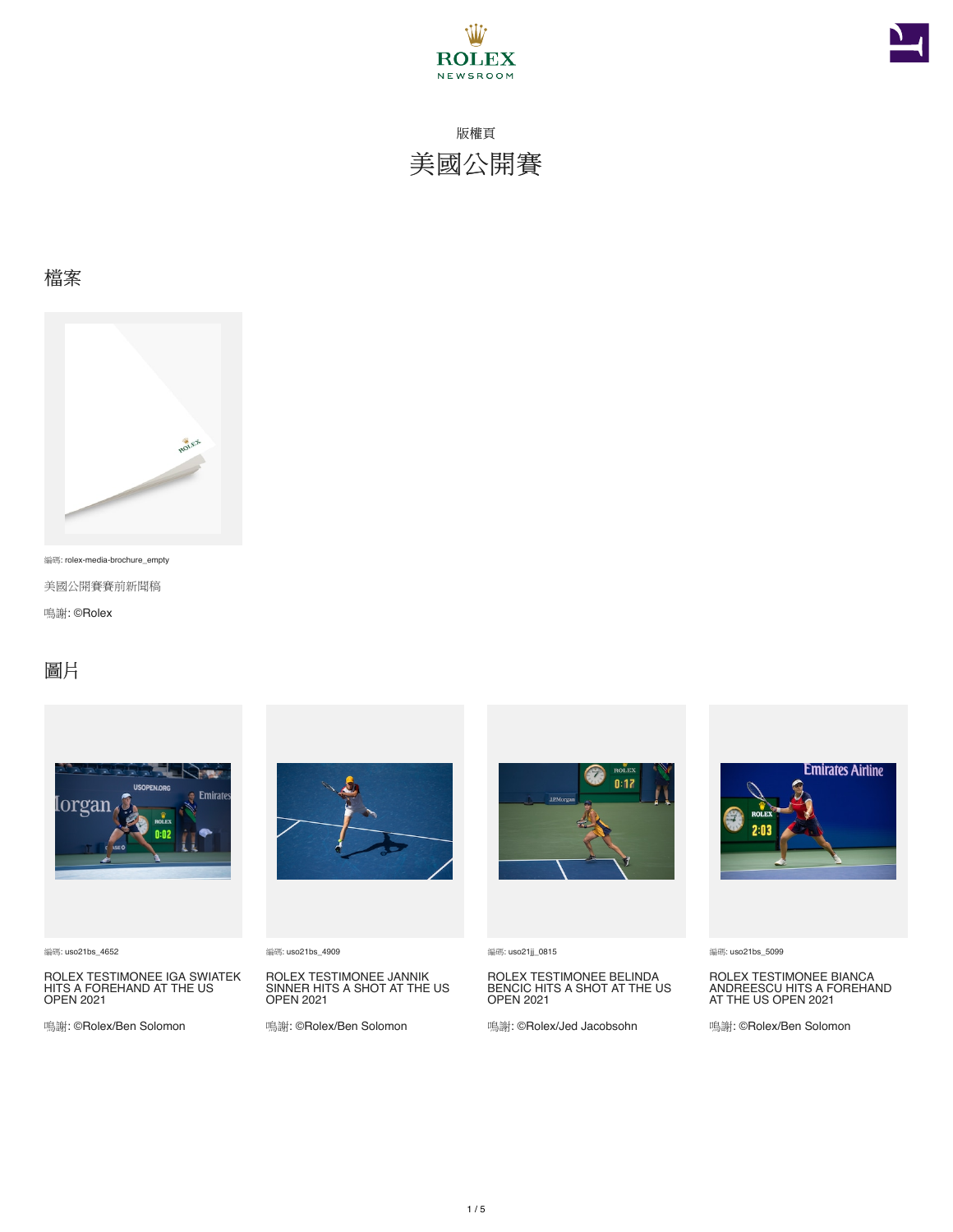



編碼: uso21bs\_4324

ROLEX TESTIMONEE ALEXANDER ZVEREV HITS A BACKHAND AT THE 2021 US OPEN

鳴謝: ©Rolex





編碼: uso21bs\_2410

ROLEX TESTIMONEE ANGELIQUE KERBER HITS A BACKHAND AT THE US OPEN 2021

鳴謝: ©Rolex/Ben Solomon



編碼: uso21jj\_4192

ROLEX TESTIMONEE JANNIK SINNER HITS A SERVE AT THE US OPEN 2021

鳴謝: ©Rolex/Jed Jacobsohn



編碼: uso21bs\_4658

ROLEX TESTIMONEE BELINDA BENCIC HITS A BACKHAND AT THE US OPEN 2021

鳴謝: ©Rolex/Ben Solomon



編碼: uso21bs\_4590

ROLEX TESTIMONEE GARBIÑE<br>MUGURUZA HITS A FOREHAND AT THE US OPEN 2021

鳴謝: ©Rolex/Ben Solomon



編碼: uso21bs\_3404

ARTHUR ASHE STADIUM AT THE US OPEN 2021

鳴謝: ©Rolex/Ben Solomon



編碼: uso21bs\_1253

### ROLEX TESTIMONEE BIANCA ANDREESCU HITS A SHOT AT THE US OPEN 2021

鳴謝: ©Rolex/Ben Solomon

編碼: uso21jj\_1464

### ROLEX TESTIMONEE GARBIÑE<br>MUGURUZA HITS A SHOT AT THE US OPEN 2021

鳴謝: ©Rolex/Jed Jacobsohn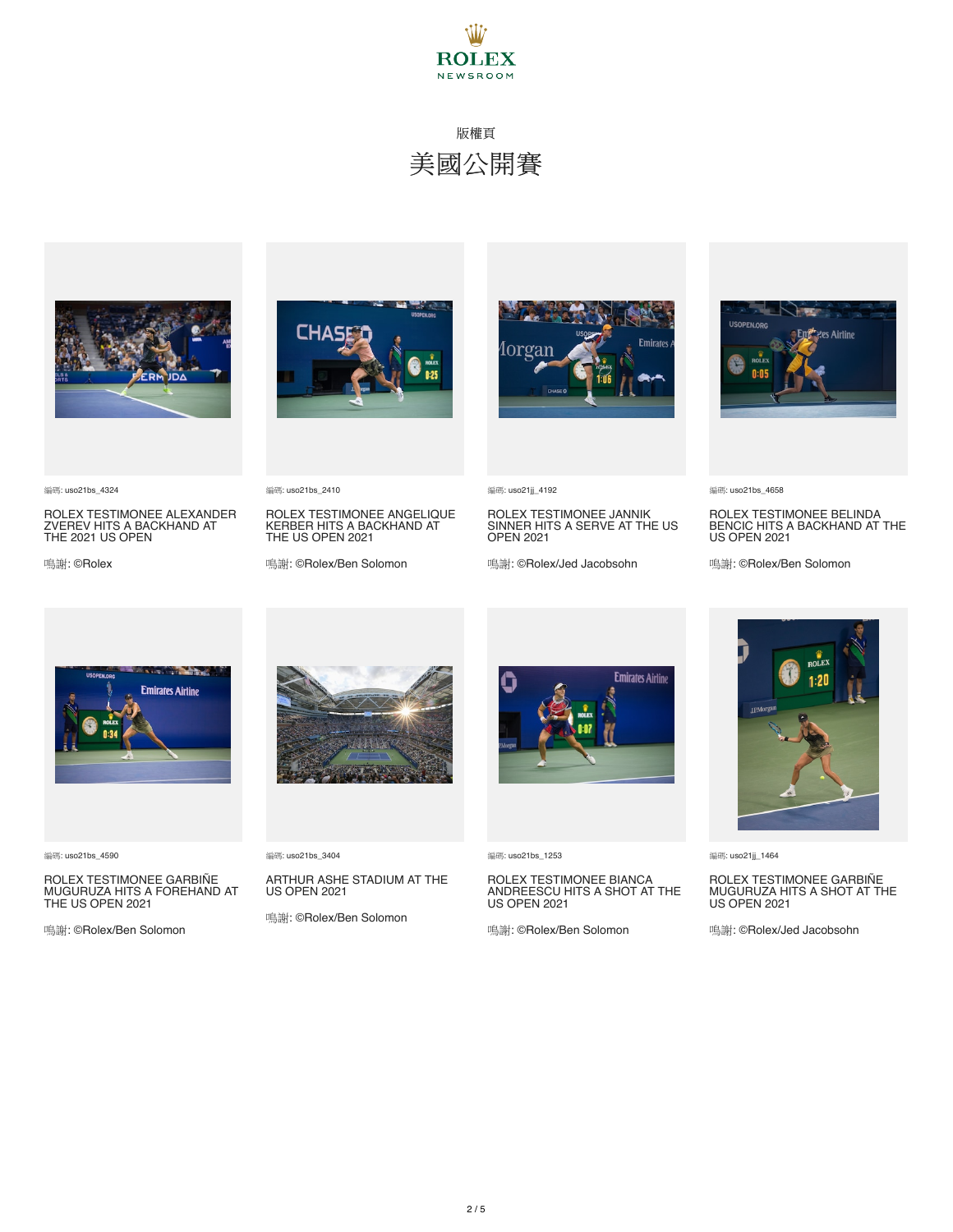



編碼: uso21jj\_0432

ROLEX TESTIMONEE STÉFANOS TSITSIPÁS HITS A SHOT AT THE US OPEN 2021

鳴謝: ©Rolex/Jed Jacobsohn



編碼: uso21bs\_0271

ROLEX TESTIMONEE ANGELIQUE KERBER HITS A SHOT AT THE US OPEN 2021

鳴謝: ©Rolex/Ben Solomon



編碼: uso21bs\_1624

ROLEX TESTIMONEE SLOANE STEPHENS HITS A SHOT AT THE US OPEN 2021

鳴謝: ©Rolex/Ben Solomon



編碼: uso21jj\_0829

ROLEX TESTIMONEE BELINDA BENCIC HITS A SHOT AT THE US OPEN 2021

鳴謝: ©Rolex/Jed Jacobsohn



編碼: uso21jj\_0991

ROLEX TESTIMONEE IGA SWIATEK HITS A SHOT AT THE US OPEN 2021

鳴謝: ©Rolex/Jed Jacobsohn



編碼: uso21bs\_0061

#### ROLEX TESTIMONEE GARBIÑE<br>MUGURUZA HITS A SHOT AT THE US OPEN 2021

鳴謝: ©Rolex/Ben Solomon



編碼: uso21bs\_0802

### ROLEX TESTIMONEE JANNIK SINNER HITS A SHOT AT THE US OPEN 2021

鳴謝: ©Rolex/Ben Solomon



編碼: uso21jj\_0535

### ROLEX TESTIMONEE STÉFANOS TSITSIPÁS HITS A BACKHAND AT THE US OPEN 2021

鳴謝: ©Rolex/Jed Jacobsohn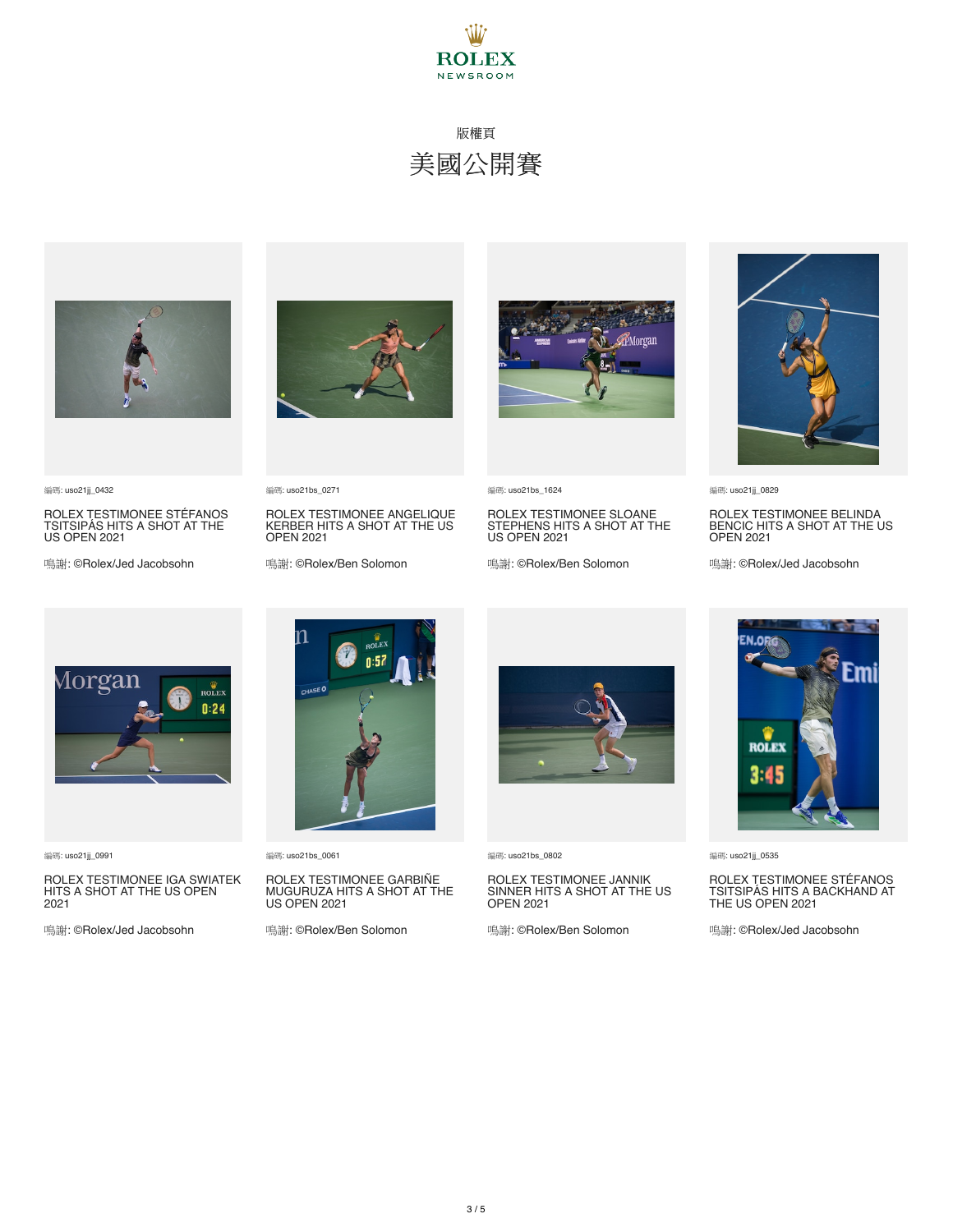



ROLEX TESTIMONEE KAREN KHACHANOV HITS A SHOT AT THE US OPEN 2021

鳴謝: ©Rolex/Jed Jacobsohn



ROLEX TESTIMONEE BELINDA BENCIC HITS A FOREHAND AT THE US OPEN 2021

鳴謝: ©Rolex/Jed Jacobsohn



編碼: uso21jj\_1777

ARTHUR ASHE STADIUM AT THE US OPEN 2021

鳴謝: ©Rolex/Jed Jacobsohn



編碼: uso21bs\_1546

ROLEX TESTIMONEE GRIGOR DIMITROV HITS A SHOT AT THE US OPEN 2021

鳴謝: ©Rolex/Ben Solomon



編碼: uso21bs\_1581

編碼: uso21jj\_0659

ROLEX TESTIMONEE CAROLINE GARCIA HITS A SHOT AT THE US OPEN 2021

鳴謝: ©Rolex/Ben Solomon



編碼: uso21bs\_0612

編碼: uso21jj\_0902

#### ROLEX TESTIMONEE LORENZO MUSETTI HITS A SHOT AT THE US OPEN 2021

鳴謝: ©Rolex/Ben Solomon



編碼: uso21jj\_1871

## ROLEX TESTIMONEE COCO GAUFF AT THE US OPEN 2021

鳴謝: ©Rolex/Jed Jacobsohn



編碼: uso21jj\_1198

### ROLEX TESTIMONEE TAYLOR FRITZ HITS A SHOT AT THE US OPEN 2021

鳴謝: ©Rolex/Jed Jacobsohn